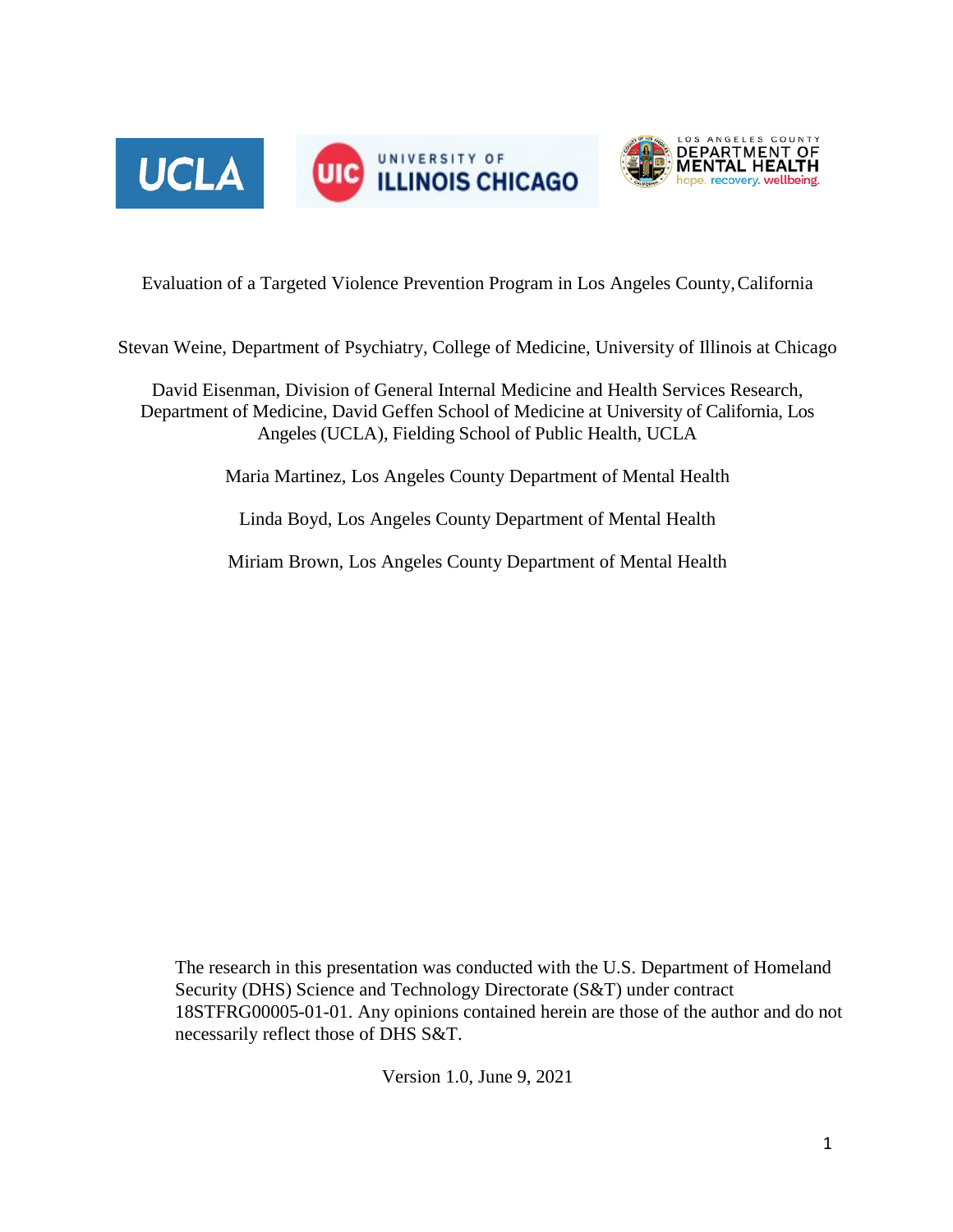#### **SUMMARY**

**Background:** Threat prevention and management programs are used throughout the U.S. to address threats related to violence. These programs have not been rigorously evaluated.

**Method:** Using a chart review tool we developed and extracted relevant data from the case records of 76 clients consecutively enrolled in the Los Angeles County Department of Mental Health's School Threat Assessment Response Team (START) from July to December 2017. Data was collected from the client's intake and the latest evaluation within these six months. Four clients were dropped due to missing data.

**Results:** START participants with initially moderate or high risk had significant decreases in violence risk (86%) and suicide risk (93%). Regarding violence risk, 28 (41%) had no change, 26 (38%) decreased by one level (high to moderate or moderate to low), and 14 (21%) decreased by two levels (high to low). Regarding suicide risk, 34 (53%) had no change, 11 (17%) decreased by one level, and 19 (30%) decreased by two levels. Clients who had the most reductions in violence risk were on an individualized education plan , had a family history of alcoholism, had no history of prior abuse, and no current abuse. Clients who had the highest reduction in suicide risk had a higher number of children in the house, had substance abuse, and had no family history of mental illness. Clients who had ideological involvement were more likely male, employed, living in group home, had a history of being a bullying perpetrator, and had a lower initial suicide risk.

**Conclusions:** Nearly 9/10 participants with initial moderate or high risk experienced decreased violence risk, and more than 9/10 participants with initial moderate or high risk experienced decreased suicide risk within six months in the START program. The high overlap between violence risk and psychiatric diagnoses among START clients likely reflects both the referral pathways from mental health service organizations and an underlying association of violence and suicide with mental health problems in a sub-set of persons. Although threat assessment programs like START were not designed to focus on ideologically motivated violence, they may be able to do so. Threat assessment programs can and should be evaluated. Programs should routinely collect metrics on violence and suicide risk, demographics, services received, behavioral outcomes, and family and social conditions.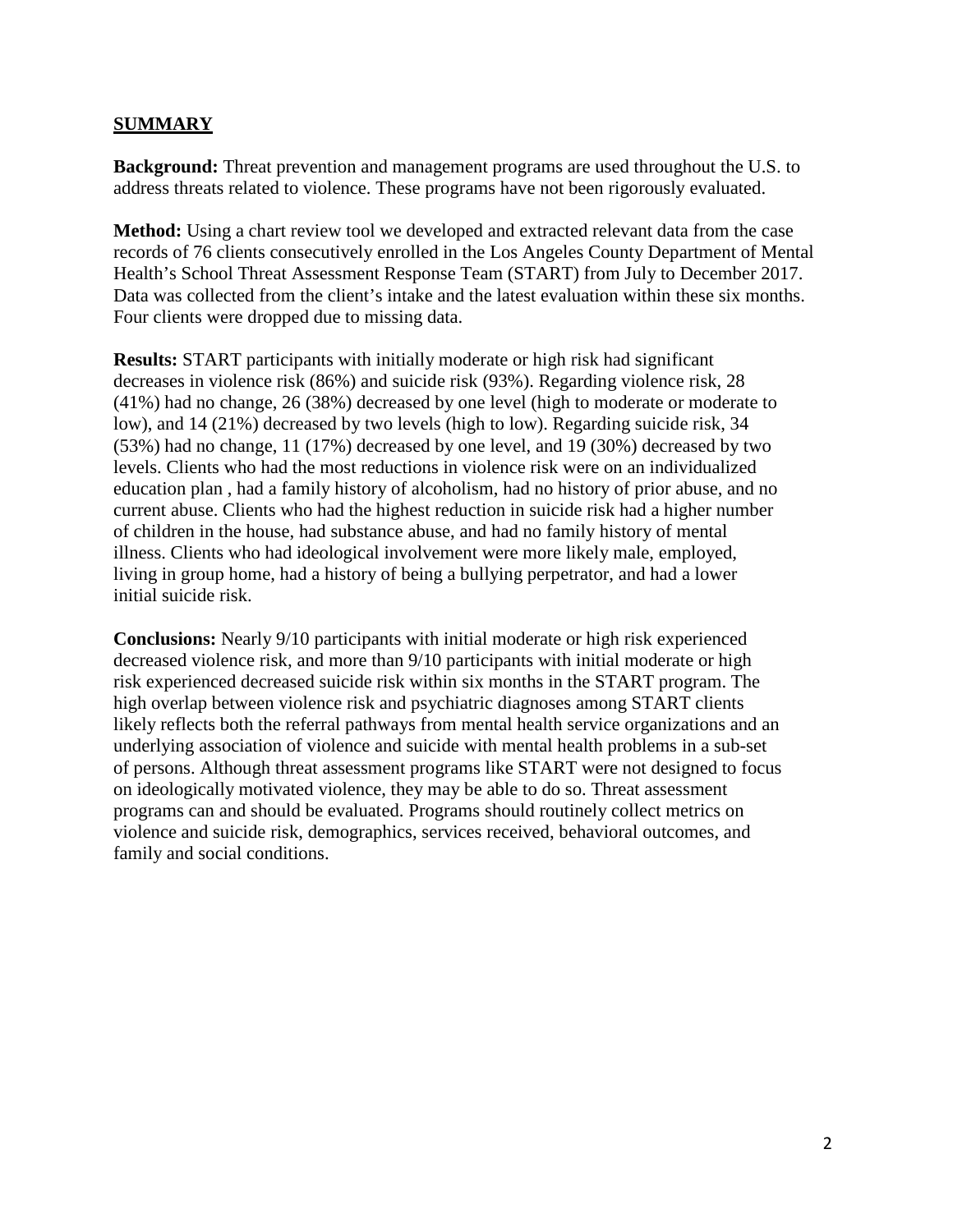# **BACKGROUND**

The Los Angeles County Department of Mental Health's (LACDMH) School Threat Assessment Response Team (START) was designed to address the need for a comprehensive threat prevention and management program in school settings.

This is achieved by utilizing LACDMH's staff to provide threat prevention and management assistance to threats arising from educational institutions throughout the county. START staff, in collaboration with Los Angeles County schools and law enforcement partners, responds to critical incidents and service requests in elementary, middle, high school, college and trade school campuses— preventing stated or perceived threats from escalating into more serious and potentially violent situations.

Key Components of START include:

- **Training and program consultation:** START provides educational and training programs for select audiences, including school faculty, administrators, campus security, first responders, parents and students, mental health professionals, criminal justice professionals, and the general community. These training programs are designed to improve understanding about the dynamics, behaviors and characteristics of school shooters, as well as improving situational awareness and timely responses to boost campus safety and wellbeing.
- **Early identification:** START provides case-by-case consultations for individuals or situations of concern. Educational institutions are supported in adopting a multidisciplinary approach to help prevent potentially volatile situations.
- **Assessment:** START can assist schools in creating or completing a comprehensive assessment of individual, familial, situational and social factors relevant to the perceived, implied or stated threat.
- **Intervention:** In collaboration with educational institutions and law enforcement agencies, START provides appropriate responses to threats of violence. These include outreach and engagement, screening, suicidal and violent threat assessment,psychiatric assessment, case monitoring, psychoeducation, coping-skill building, and linkage to support services, such as outpatient mental health providers.
- **Case Management:** START staff also provides post-intervention services, such as case consultation and management, linkages to relevant support services, and periodic follow- ups and reviews.
- **Case Monitoring:** START clinicians evaluate threat levels of consented clients at least every six months or earlier as needed.

START is regarded as an impactful program but it has never been rigorously evaluated, nor have any other programs aiming to prevent targeted violence.

### **PURPOSE**

The overall purpose of this project was to evaluate the START program. This study addressed the following research questions:

● Do clients experience diminished violence and suicide risk while in START?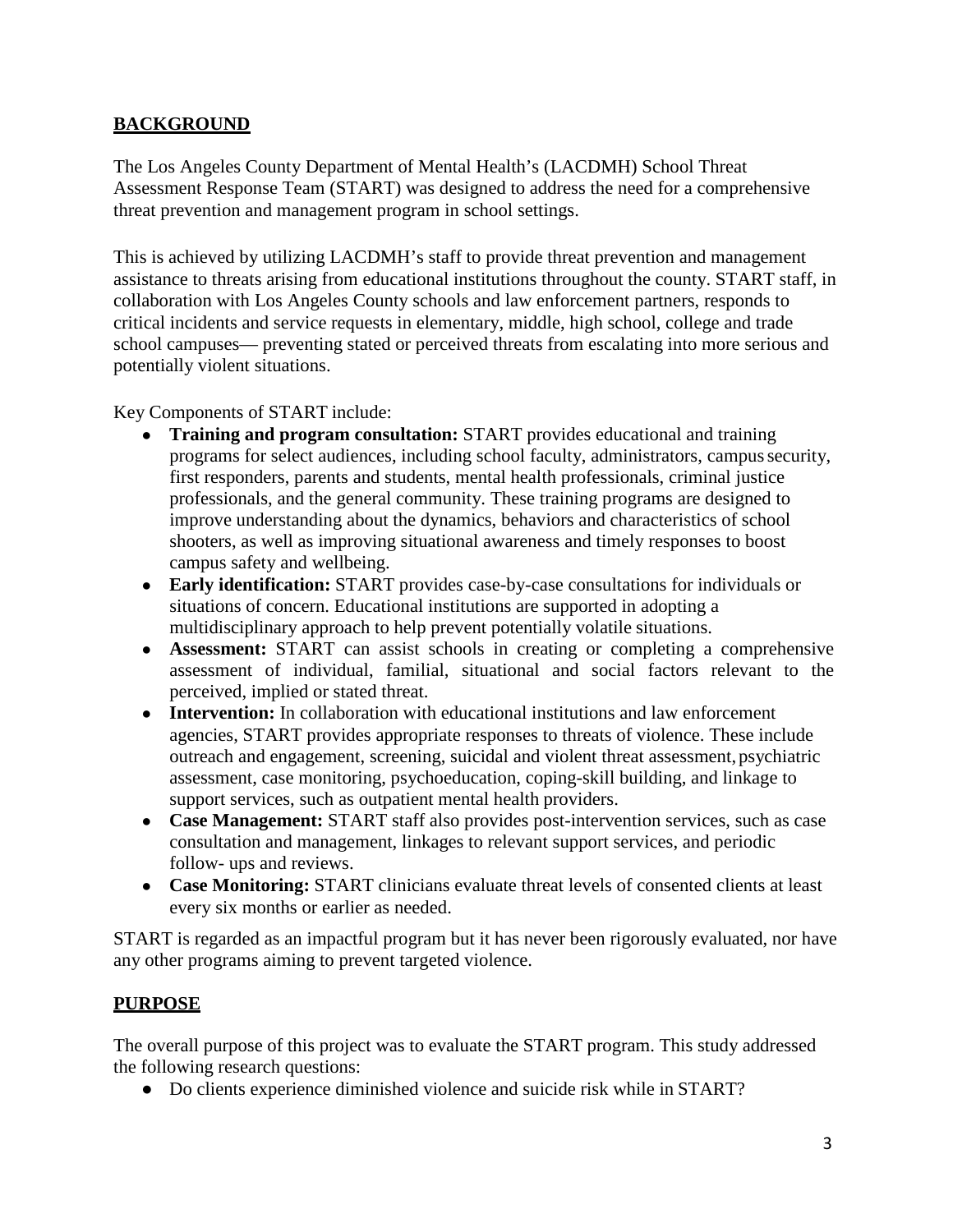- Which client characteristics moderate START's effect on violence and suicide risk?
- Do clients with ideological involvement differ from clients without ideological involvement in characteristics and outcomes?

### **METHODS**

We conducted a retrospective chart review. All new clients enrolled in START from July 1, 2017 to December 2017 were included. Data was collected from the client's intake and the latest evaluation within six months to document services received and possible improvement in behavior and threat indicators. De-identified data analyzed included: demographics, threat, mental health symptoms, family and social relations, work and schooling, and services access and experiences. In addition, we described the services provided by LACDMH or other agencies or individuals.

We developed a chart review tool to extract relevant data from the START case records. Regarding ideology, the chart review tool asked reviewers to determine if the person was explicitly involved with a political or religious ideology that was motivating their potentially violent or suicidal behavior. The START team used the following risk measures: Suicide risk was measured by the Columbia-Suicide Severity Rating Scale and violence risk was measured by the SAVRY (Structured Assessment of Violence Risk in Youth) for those 17 years and under, and the WAVR-21 (21-item Workplace Assessment of Violence Risk) for those 18 years and over. Standard scale scores were used to identify whether clients were low-, moderate-, or highrisk for violence or suicide. If clients or their legal guardians did not consent to administration of above risk measures, collateral information and clinical observation were collected to determine risk levels.

The chart abstraction was conducted by a graduate student from the UCLA School of Public Health. She was trained by one of the principle investigators in chart abstraction methods. She conducted her chart abstraction on site at the LACDMH central offices. Chart abstraction questions were discussed by the team, including LACDMH staff and the investigators, and resolved by consensus.

The following hypotheses guided the evaluation:

**H1:** START clients will show diminished violence and suicide risk from initial to post-intervention assessment.

**H2:** Individual or social adversities (e.g. housing status, trauma exposure) and other sociocultural factors (e.g. education level) will moderate the impact of the START program on improvements in violence and suicide risk.

**H3:** START clients with ideologically motivated violence will be less likely to show risk reduction compared to clients without ideologically motivated violence.

Analyses include bivariate comparisons among sub-groups of persons (e.g. ideologically motivated v. non-ideologically motivated; referral sources).

We examined correlations between violence change, suicide change, initial violence risk, initial suicide risk, six-month violence risk, and six-month suicide risk. We conducted separate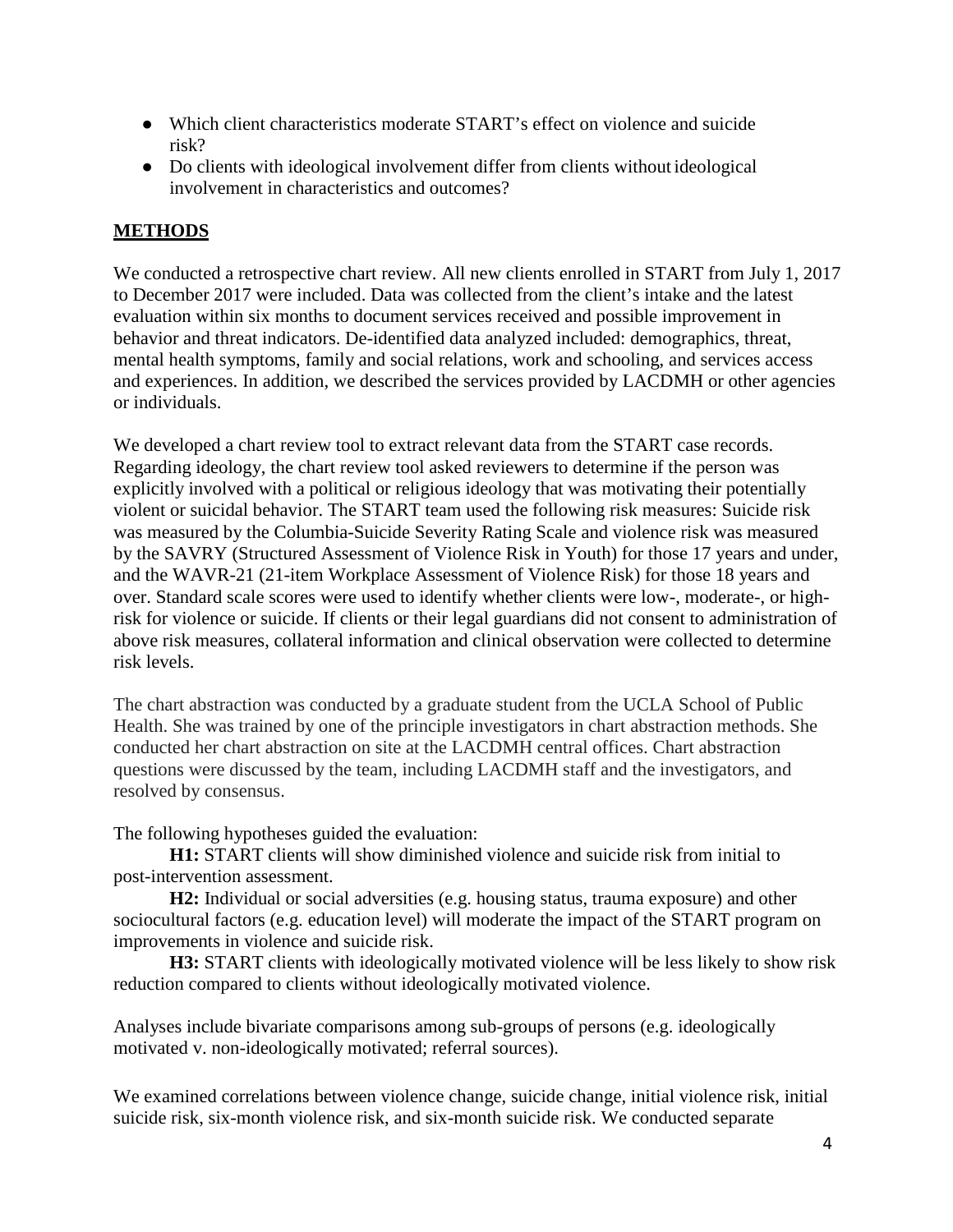logistic regressions with the dependent variables of involvement with ideology and weapons. We also conducted separate multivariate regressions with the dependent variables of initial violence risk and **decrease** in violence risk (from initial to six-month assessment). For all regressions, we included demographic, school, adversity, mental illness, violence and service characteristics as independent variables and used backwards stepwise regressions.

This study was reviewed and approved by the institutional review boards of LACDMH, the University of Illinois at Chicago, and the University of California, Los Angeles.

# **SAMPLE CHARACTERISTICS**

The sample characteristics are described below and summarized in Table 1.

### **Sources**

The subjects were 72 START clients; 48 (67%) were referred from schools, 13 (18%) from mental health professional or psychosocial settings, and 11 (15%) from law enforcement. Four participants were dropped from the analysis because they had mostly missing data. The reporters were 46 (64%) teachers, 12 (17%) mental health professionals, 9 (15%) law enforcement, 3 (4%) students, 1 (1%) neighbor, and 1 (1%) health professional.

# **Demographics**

The average age was  $21.5$  years (SD=10.0). There were 55 (76%) males and 17 (24%) females; 71 (99%) were single and 1(1%) was divorced; 29 (40%) were Asian/Pacific, 19 (26%) Latino, 7 (10%) black, 4 (6%) Native American, and 1 (1%) white.

32 (44%) lived with both parents, 19 (26%) lived with one parent, 6 (8%) lived with grandparents, and 1 (1%) with foster parents.

64 (89%) were unemployed, 6 (8%) were employed part-time and 2 (3%) were employed fulltime.

42 (58%) had working parents; 7 (10%) reported they immigrated to the U.S.

57 (79%) received Medicare, 7 (10%) received Medicaid, and 4 (6%) received private insurance.

# **School**

25 (35%) were on an individualized education plan (IEP) and 45 (63%) were not; 12 (17%) were on an IEP specifically for learning disability (IEP for LD) and 55 (76%) were not.

41 (57%) were suspended; 20 (28%) had a prior suspension; only 2 (3%) were on academic probation.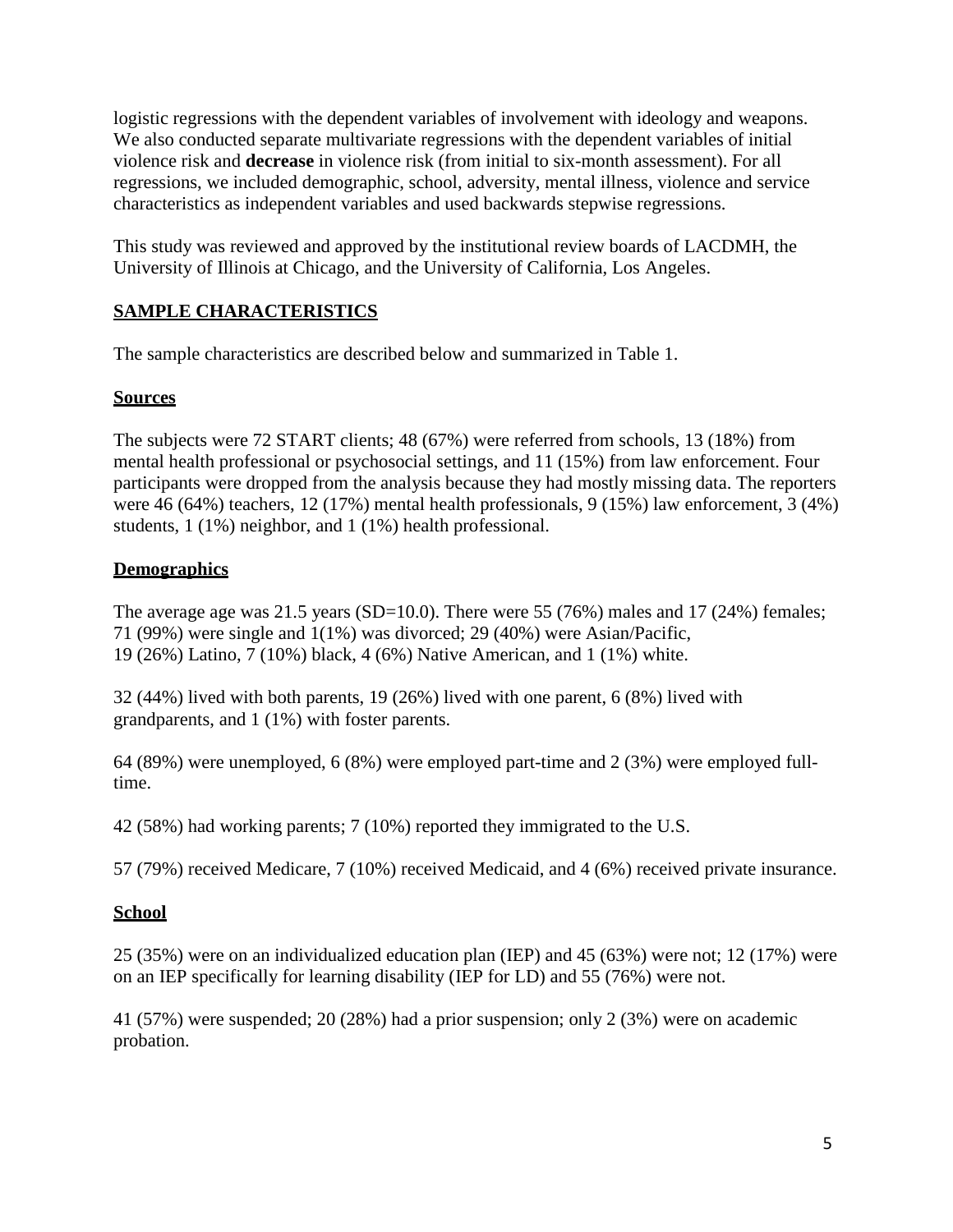# **Adversity**

19 (26%) had a family history of mental illness, 15 (21%) had a family history of suicide attempt, 15 (21%) had a family history of alcohol, 15 (21%) had a family history of substance abuse, and 16 (22%) had a family history of violence.

29 (40%) were past bullying victims, and 16 (22%) were a bullying perpetrator.

30 (43%) reported prior traumatic experiences, 15 (21%) reported a history of prior abuse, and 4 (6%) reported current abuse.

4 (6%) reported a recent significant loss of a family member (e.g. due to death or divorce).

# **Mental Illness**

Among open clients, the primary diagnoses were 39 (54%) mood disorder, 10 (14%) psychotic disorder, 8 (11%) adjustment disorder, 5 (7%) bipolar disorder, 3 (4%) Post-Traumatic Stress Disorder, 2 (3%) conduct disorder, and 9 (13%) no diagnosis; 17 (24%) had made a suicide attempt; 7 (10%) had an alcohol use problem; 17 (24%) reported substance abuse.

# **Violence**

15 (21%) were motivated by an ideology; 68 (94%) were acting alone and 4 (6%) reported a group affiliation; 21 (29%) had an on-line involvement with violence; 8 (11%) had access to weapons. Those persons with a weapon were significantly younger (14.4 v. 22.4) than those without.

# **Services**

Regarding START services, 72 (100%) had a case manager; 46 (64%) received inpatient psychiatric treatment and 26 (36%) did not; 11 (15%) received psychiatric medications (from other providers outside the START program) and 61 (85%) did not; 6 (55%) were reported to be adhering to their outpatient medication plan and 5 (45%) were not; 1 (1%) received drug/alcohol treatment.

Regarding the Department of Child and Family Services (DCFS), 4 (6%) had an open case, 16 (22%) had a closed case, and 40 (55%) had none; 6 (8%) received legal aid; 5 (7%) were involved with law enforcement.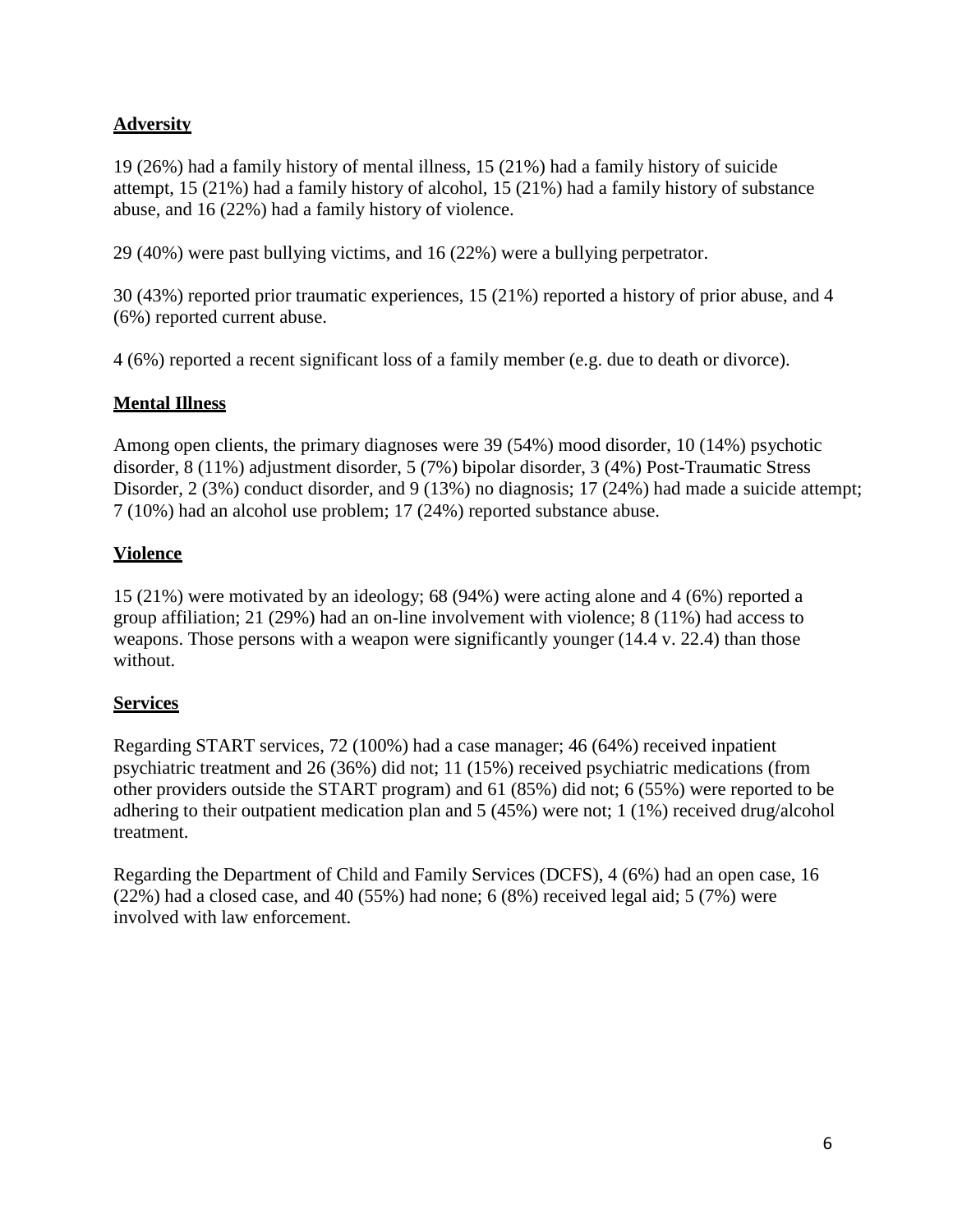| Table 1: Client Characteristics (Total and by Source of Referral) |                                                                                                                         |                                                                                                                         |                                                                                                                           |                                                                                                                        |  |
|-------------------------------------------------------------------|-------------------------------------------------------------------------------------------------------------------------|-------------------------------------------------------------------------------------------------------------------------|---------------------------------------------------------------------------------------------------------------------------|------------------------------------------------------------------------------------------------------------------------|--|
| <b>Variable</b>                                                   | <b>Total</b><br>$(n=72)$                                                                                                | <b>School</b><br>$(n=48)$                                                                                               | <b>Mental Health/</b><br>Psychosocial<br>$(n=13)$                                                                         | Law<br><b>Enforcement</b><br>$(n=11)$                                                                                  |  |
| Age                                                               | 21.5(10.0)                                                                                                              | 21.4(9.5)                                                                                                               | 21.8(12.9)                                                                                                                | 21.5(9.4)                                                                                                              |  |
| Gender                                                            | Male 55 (76 %)<br>Female 17 (24%)                                                                                       | Male 35 (73%)<br>Female 13 (27%)                                                                                        | Male 10 (77%)<br>Female 3 (23%)                                                                                           | Male 10 (91%)<br>Female 1 (9%)                                                                                         |  |
| Race/Ethnicity                                                    | $A/P$ 29 (40%)<br>Black 19 (26%)<br>Latino 7 (10%)<br>Nat. Am. 4 (6%)<br>White $1(1\%)$                                 | $A/P$ 19 (40%)<br>Black 17 (35%)<br>Latino $5(10\%)$<br>Nat. Am. 2 (4%)<br>White $1(2\%)$                               | $A/P$ 7 (54%)<br><b>Black 0 (0%)</b><br>Latino 2 (15%)<br>Nat. Am. 0 (0%)<br>White $0(0\%)$                               | $A/P$ 3 (27%)<br>Black 2 (18%)<br>Latino $0(0\%)$<br>Nat. Am. 2 (18%)<br>White $0(0\%)$                                |  |
| Employment                                                        | $8(11\%)$                                                                                                               | $5(10\%)$                                                                                                               | 1(8%)                                                                                                                     | 2(18%)                                                                                                                 |  |
| Live with both<br>parents                                         | 32 (44%)                                                                                                                | 16 (33%)                                                                                                                | 10 (77%)                                                                                                                  | 6(55%)                                                                                                                 |  |
| # Children in<br>home                                             | 1.5(1.3)                                                                                                                | 1.5(1.3)                                                                                                                | 1.4(1.3)                                                                                                                  | 1.5(1.0)                                                                                                               |  |
| Migration<br>history                                              | $7(10\%)$                                                                                                               | 2(4%)                                                                                                                   | 2(2%)                                                                                                                     | 3(27%)                                                                                                                 |  |
| <b>IEP</b>                                                        | 24 (33%)                                                                                                                | 16 (33%)                                                                                                                | 5(38%)                                                                                                                    | 3(27%)                                                                                                                 |  |
| IEP for LD                                                        | 12 (17%)                                                                                                                | $5(10\%)$                                                                                                               | 2(15%)                                                                                                                    | 5(45%)                                                                                                                 |  |
| School<br>suspension                                              | 33 (46%)                                                                                                                | 19 (40%)                                                                                                                | 8(62%)                                                                                                                    | 6(55%)                                                                                                                 |  |
| DCFS case                                                         | Open 4 (6%)<br>Closed 16 (22%)                                                                                          | Open 1 (2%)<br>Closed 12 (25%)                                                                                          | Open 2 (15%)<br>Closed 3 (23%)                                                                                            | Open 1 (9%)<br>Closed 7 (64%)                                                                                          |  |
| Reporter                                                          | Teacher 46 (64%)<br>Student $3(4%)$<br>Family $0(0\%)$<br>LE 9 (13%)<br>Neighbor $1(1\%)$<br>MHP 12 (17%)<br>$HP1(1\%)$ | Teacher 44 (92%)<br>Student 2 $(4%)$<br>Family $1(2\%)$<br>$LE 0 (0\%)$<br>Neighbor $0(0\%)$<br>MHP $0(0\%)$<br>HP 1 2% | Teacher $0(0\%)$<br>Student $0(0\%)$<br>Family $0(0\%)$<br>LE $0(0\%)$<br>Neighbor 1 (8%)<br>MHP 12 (92%)<br>$HP 0 (0\%)$ | Teacher 2 (18%)<br>Student 1 (9%)<br>Family $0(0\%)$<br>LE 8 (73%)<br>Neighbor $0(0\%)$<br>MHP $0(0\%)$<br>HP $0(0\%)$ |  |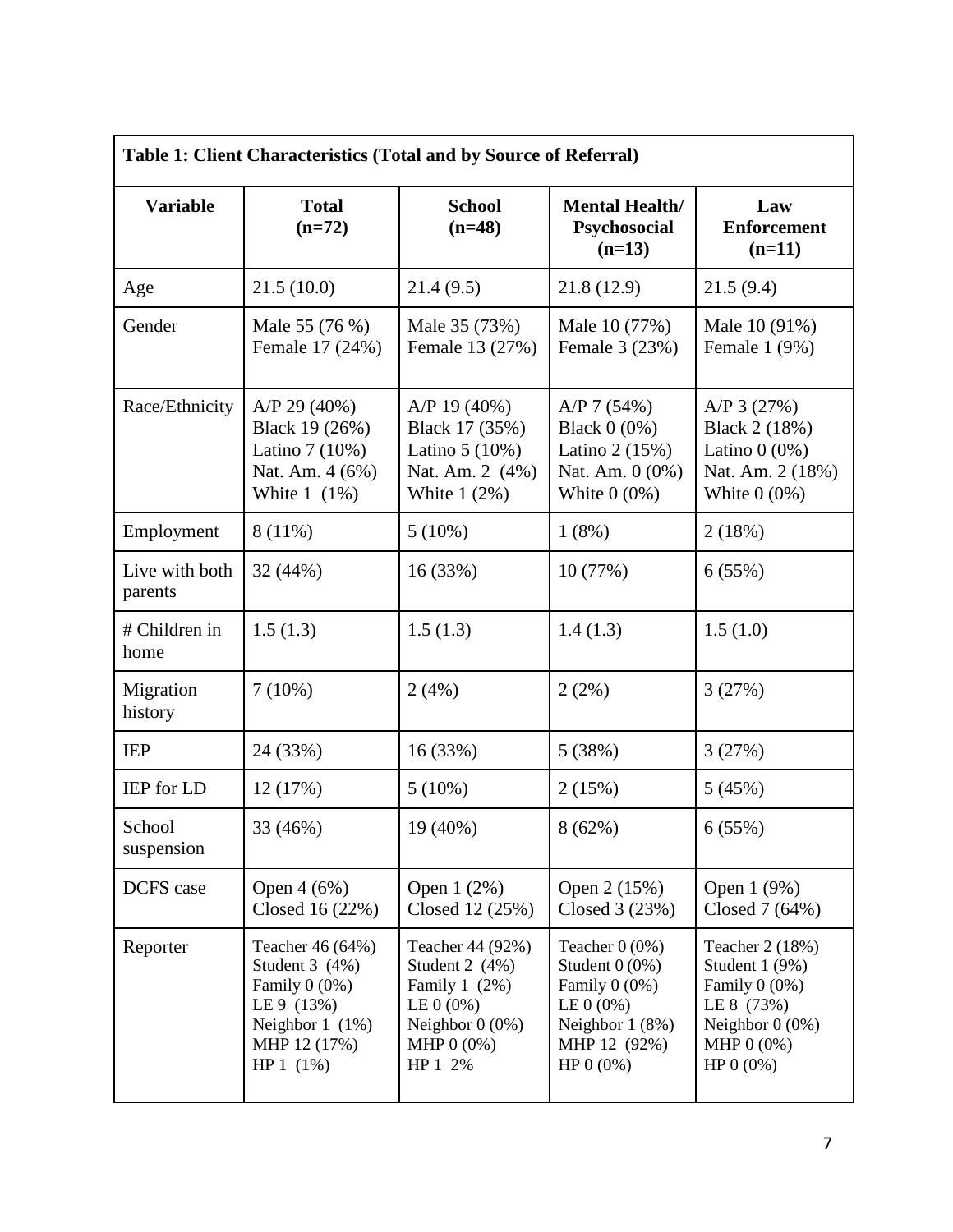| Presence of<br>Ideological<br>Motivation    | 15(21%)   | 8 (17%)   | 2(15%)   | 5(45%)   |
|---------------------------------------------|-----------|-----------|----------|----------|
| Group<br>affiliated                         | 3(4%)     | 2(4%)     | $0(0\%)$ | 1(9%)    |
| Weapons                                     | $8(11\%)$ | 6(13%)    | $0(0\%)$ | 2(18%)   |
| Initial violence<br>risk                    | 1.9(0.8)  | 1.9(0.7)  | 2.2(0.8) | 2.1(0.9) |
| Initial suicide<br>risk                     | 1.8(0.9)  | 1.8(0.9)  | 2.0(1.0) | 1.9(1.1) |
| Alcohol                                     | $7(10\%)$ | 1(2%)     | 5(38%)   | 1(9%)    |
| Substance<br>abuse                          | 17(24%)   | 6(13%)    | 7(53%)   | 4(36%)   |
| Family history<br>(FH) of mental<br>illness | 19 (26%)  | 15 (31%)  | 3(23%)   | 1(9%)    |
| FH of violence                              | 16(22%)   | 11 (23%)  | 3(23%)   | 2(18%)   |
| Prior<br>abuse/neglect                      | 15(21%)   | 10(14%)   | 4(17%)   | 1(9%)    |
| <b>Bullying</b><br>victim                   | 29 (40%)  | 18 (38%)  | 7(53%)   | 4(36%)   |
| <b>Bullying</b><br>perpetrator              | 16(22%)   | 10(21%)   | 4(31%)   | 2(18%)   |
| Recent loss                                 | 4(6%)     | 3(6%)     | 1(8%)    | $0(0\%)$ |
| Suicide<br>attempt                          | 16(22%)   | 11 (23%)  | 3(23%)   | 2(18%)   |
| Legal aid                                   | 6(8%)     | $5(10\%)$ | 1(8%)    | $0(0\%)$ |
| Law<br>enforcement                          | 5(7%)     | 4(6%)     | 1(8%)    | $0(0\%)$ |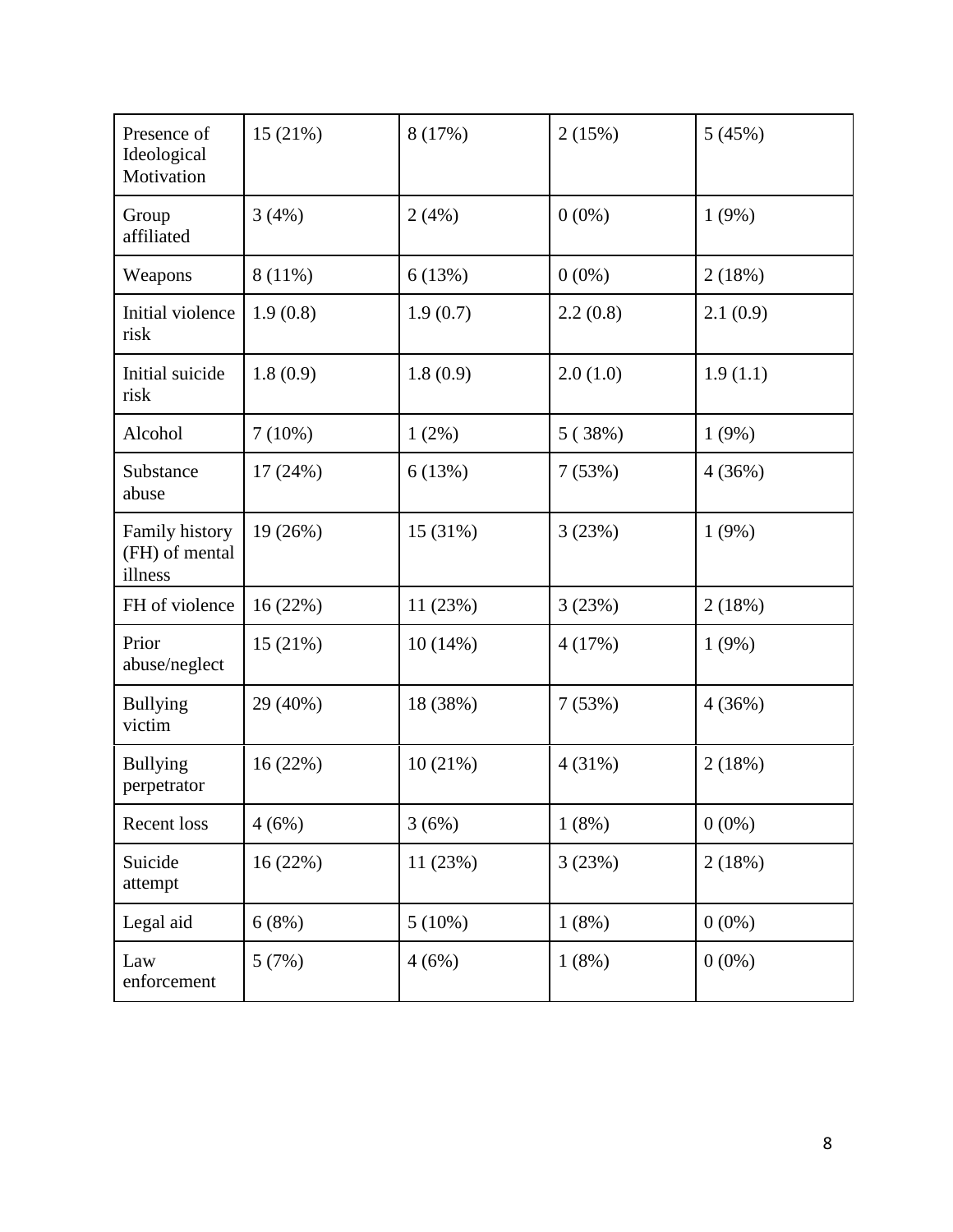### **RESULTS**

#### **Violence and Suicide Risk Assessments and Change Scores (Hypothesis 1)**

Regarding Hypothesis 1, (START clients will show diminished violence and suicide risk from initial to post-intervention assessment); initial and six-month violence and suicide risk were as follows:

| Table 2. Violence and Suicide Ratings at Initial and Six-<br>Month Assessment $(N=72)$ |                |                  |                |                  |  |
|----------------------------------------------------------------------------------------|----------------|------------------|----------------|------------------|--|
|                                                                                        | Violence       |                  | <b>Suicide</b> |                  |  |
|                                                                                        | <b>Initial</b> | <b>Six-Month</b> | <b>Initial</b> | <b>Six-Month</b> |  |
| Low                                                                                    | 23 (32%)       | 59 (88%)         | 35 (51%)       | 58 (87%)         |  |
| <b>Moderate</b>                                                                        | 30(42%)        | 6(9%)            | 9(13%)         | 9(13%)           |  |
| High                                                                                   | 19 (26%)       | 2(3%)            | 24 (35%)       | $(0\%)$          |  |

Regarding violence risk (low/moderate/high), 28 (41%) had no change, 22 (31%) low-risk clients remained low,  $4(6\%)$  remained moderate, and  $2(3\%)$  remained high; 26 (38%) decreased by 1 level; 2 (3%) decreased from high to moderate risk, and 24 (33%) from moderate to low risk; 14 (21%) decreased by 2 levels (from high to low violence risk).

Regarding suicide risk (low/moderate/high), 34 (53%) had no change, 32 (44%) remained low, and 2 (3%) remained moderate; 11 (17%) decreased by 1 level; 4 (6%) decreased from high to moderate and 7 (10%) from moderate to low; 19 (30%) decreased by 2 levels (from high to low suicidal risk).

Including only those clients that were initially moderate or high violence risk, then: 6 (13%) had no change, 26 (56%) decreased by 1 level, and 14 (30%) decreased by 2 levels.

Similarly, including only those clients that were initially moderate or high suicide risk, then: 2 (6%) had no change, 11 (34%) decreased by 1 level, and 19 (59%) decreased by 2 levels.

There were significant correlations between violence change, suicide change, initial risk, and initial suicide. In particular, the change in the level of risk of violence was directly correlated with the initial risk of violence. Similarly, the change in the level of risk of suicide was directly correlated with the initial risk of suicide. Change in suicide risk was moderately, directly correlated with change in violence risk. In contrast, the suicide risk score at Six-Month Assessment was not correlated with any of these other variables.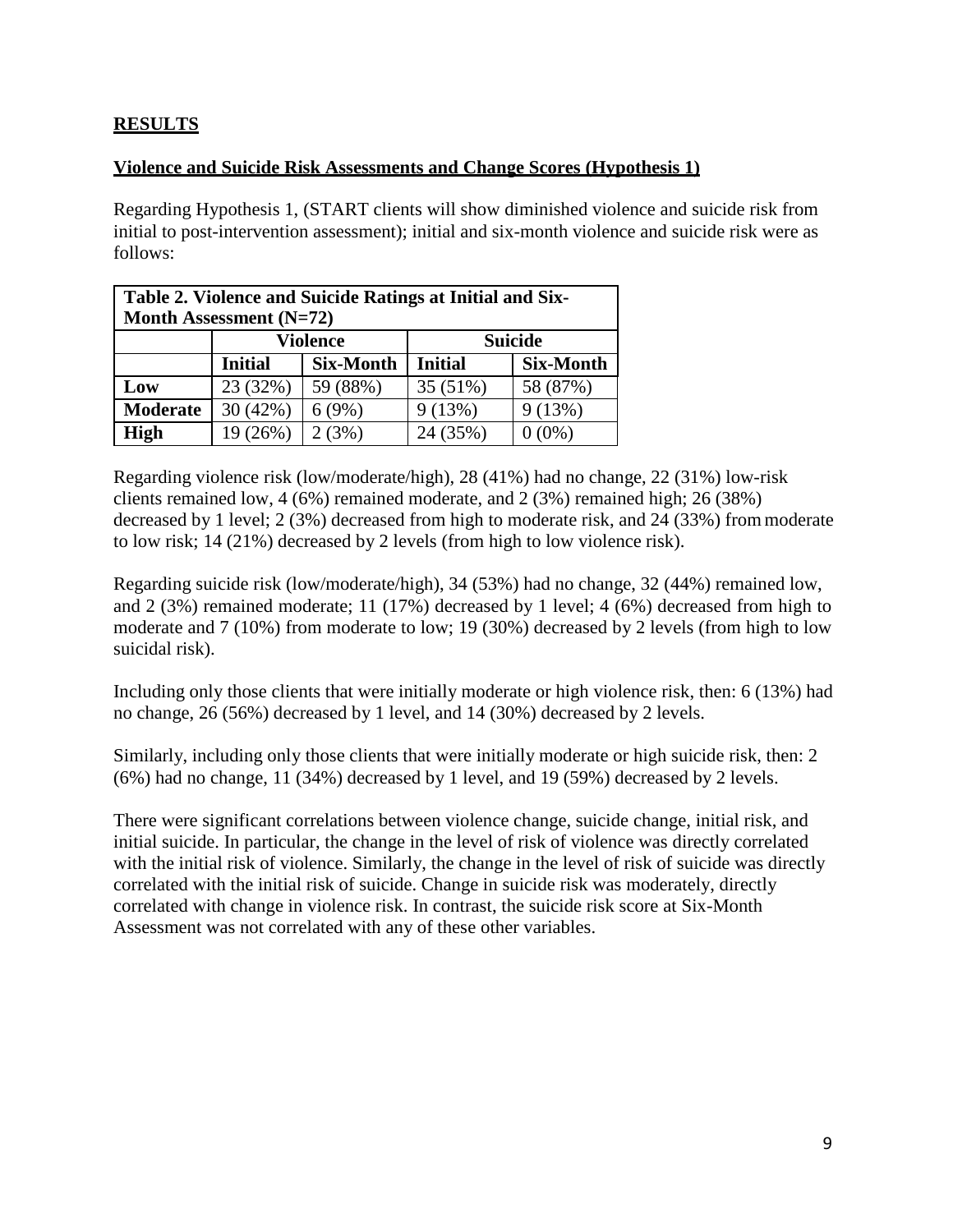| Table 3: Correlations of Risk and Risk Change Variables (N=72) |        |                             |        |        |        |  |
|----------------------------------------------------------------|--------|-----------------------------|--------|--------|--------|--|
|                                                                |        | $\mathcal{D}_{\mathcal{L}}$ | 3      |        |        |  |
| 1. Initial violence risk                                       |        |                             |        |        |        |  |
|                                                                |        |                             |        |        |        |  |
| 2. Six-month violence risk                                     | $.23*$ |                             |        |        |        |  |
| 3. Violence risk change                                        | $.84*$ |                             |        |        |        |  |
|                                                                | $**$   | $.31*$                      |        |        |        |  |
|                                                                |        | $\ast$                      |        |        |        |  |
| 4. Initial suicide risk                                        | $.28*$ | $-.17$                      | $.36*$ |        |        |  |
|                                                                | $\ast$ |                             | $**$   |        |        |  |
| 5. Six-month suicide risk                                      | $-.02$ | .17                         | $-.12$ | .13    |        |  |
| 6. Suicide risk change                                         | $.40*$ | $-.09$                      | $.48*$ | $.95*$ | $-.03$ |  |
|                                                                | $**$   |                             | $**$   | **     |        |  |

### **Individual and Social Characteristics (Hypothesis 2)**

Regarding Hypothesis 2, (Individual or social adversities and other sociocultural factors will moderate the impact of the START program on improvements in violence and suicide risk) on bi-variate analysis, greater decrease in violence risk was significantly associated with: a family history of violence, having an IEP, and receiving inpatient treatment. On bi-variate analyses, greater decrease in suicide risk was significantly associated with: males, no history of prior abuse/neglect, no family history of mental illness, no family history of substance abuse, bullying victim, and no psychiatric medications.

| <b>Table 4. Independent Variables Associated</b><br>with Changes in Violence or Suicide Risk<br>from Initial to Six-Month Assessment $(N=72)$ |                                                                                                                           |  |  |  |
|-----------------------------------------------------------------------------------------------------------------------------------------------|---------------------------------------------------------------------------------------------------------------------------|--|--|--|
| <b>Decrease in Violence</b><br><b>Risk</b>                                                                                                    | Decrease in Suicide<br><b>Risk</b>                                                                                        |  |  |  |
| FH Violence*<br>Inpatient treatment**<br>$IEP**$                                                                                              | $Male**$<br>No prior<br>abuse/neglect**<br>No FH mental illness*<br>No FH Sub. Ab.*<br>Bullying victim*<br>No psych meds* |  |  |  |

 $\frac{1}{*}$ .1<p \*\*p<.05 \*\*\*p<.005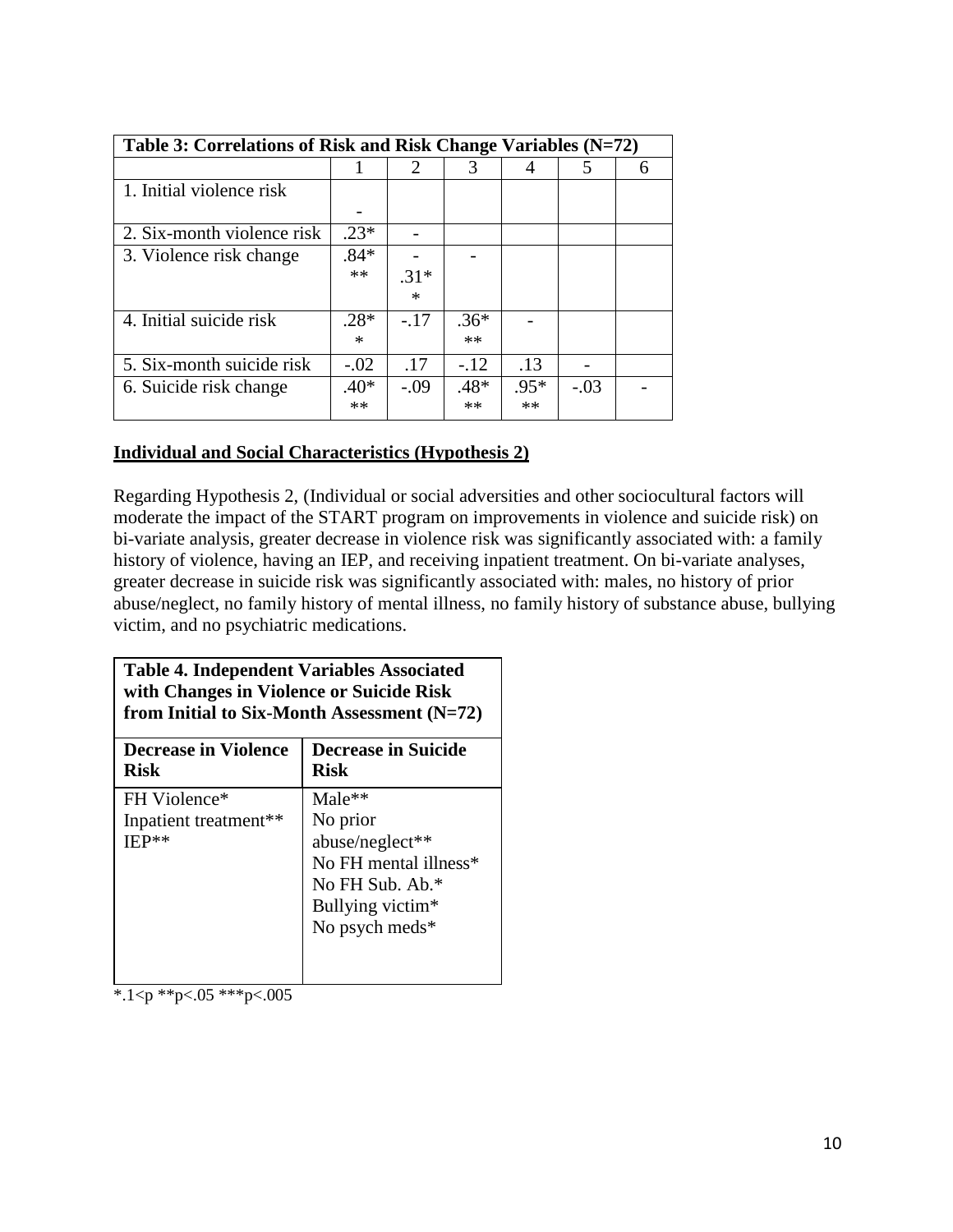### **Ideology (Hypothesis 3)**

Regarding Hypothesis 3, that START clients who had ideological involvement were more likely male, employed, living in group home, had a history of being a bullying perpetrator, and a lower initial suicide risk.

**Table 5. Variables Elevated with Ideological Involvement** 

Bullying perpetrator\*\*\* Law enforcement source/reporter\*\* Lower initial suicide risk\*\* Male gender\* Employed\* Living in a group home\*

\*.1<p \*\*p<.05 \*\*\*p<.005

### **Regression Models**

Regarding Hypothesis 2, on regression analyses, higher decrease in violence risk was associated with being on an IEP, family history of alcoholism, no history of prior abuse, and no current abuse.

Regarding Hypothesis 2, on regression analyses, higher decrease in suicide risk was associated with the number of children in the house, substance abuse, and no family history of mental illness.

| Table 7. Results of Multivariate Regressions of the Association of Violence Risk |         |      |  |  |  |
|----------------------------------------------------------------------------------|---------|------|--|--|--|
| <b>Outcomes Among START Clients (N=72)</b>                                       |         |      |  |  |  |
| <b>Significant Multivariate Associations</b><br><b>Beta</b><br>P value           |         |      |  |  |  |
| Model #1: Greater decrease in violence risk                                      |         |      |  |  |  |
| <b>IEP</b>                                                                       | $-0.44$ | .06  |  |  |  |
| Family history of alcohol                                                        | $-0.69$ | .02  |  |  |  |
| No history of prior abuse                                                        | 0.54    | .09  |  |  |  |
| No current abuse                                                                 | 1.40    | .06  |  |  |  |
| $R^2 = .34, F(4, 34) = 4.32, p < .0062$                                          |         |      |  |  |  |
| Model #1: Greater decrease in suicide risk                                       |         |      |  |  |  |
| Number of children in the house                                                  | 0.34    | .004 |  |  |  |
| Substance abuse                                                                  | $-.056$ | .008 |  |  |  |
| No family history of mental illness                                              | 0.64    | .004 |  |  |  |
| $R^2 = .31, F(3, 31) = 4.63, p < .0087$                                          |         |      |  |  |  |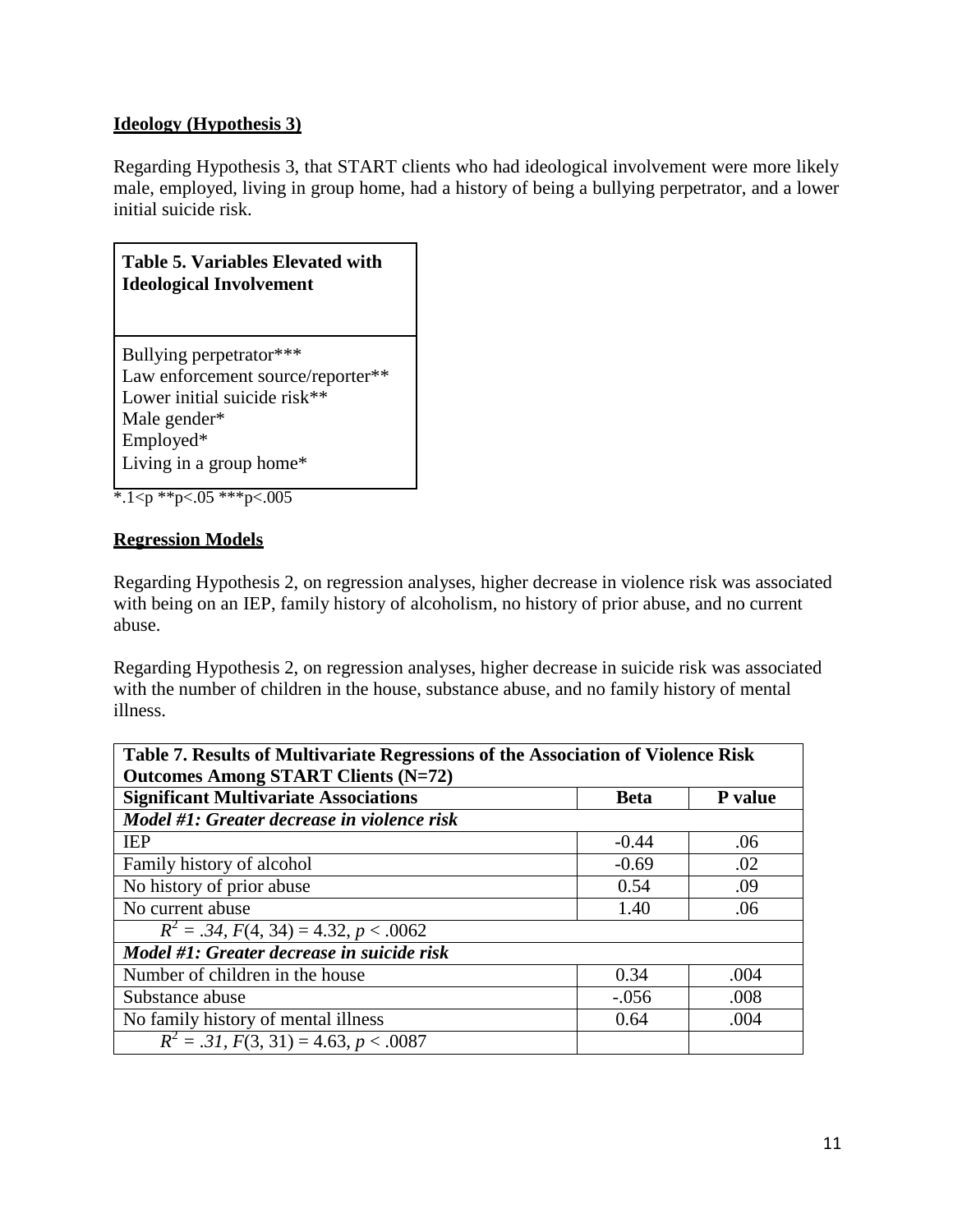Regarding Hypothesis 3, on logistic regression, the final model (#1) indicated that those involved with ideology, compared with those who were not, were more likely to be bullying perpetrators.

| Table 6. Results of Separate Multivariate Logistic Regressions* |           |            |  |  |
|-----------------------------------------------------------------|-----------|------------|--|--|
| <b>Significant Multivariate</b>                                 | <b>OR</b> | 95% C.I.   |  |  |
| <b>Associations</b>                                             |           |            |  |  |
| Model #1: Involved with ideology                                |           |            |  |  |
| Bullying perpetrator                                            | 19.8      | 3.6, 108.9 |  |  |
|                                                                 |           |            |  |  |
| $X^2 = 13.9$ , $df = 1$ , $p < .0002$ , 63% concordant          |           |            |  |  |
| Model #2: Had weapons.                                          |           |            |  |  |
| Bullying perpetrator                                            | 10.7      | 1.6, 71.9  |  |  |
|                                                                 |           |            |  |  |
| $X^2 = 6.4$ , $df = 1$ , $p < .01$ , 56% concordant             |           |            |  |  |

On logistic regression, the final model (#2) indicated that those who had weapons, compared with those who did not, were more likely to be bullying perpetrators.

#### **DISCUSSION**

#### **Who are START participants?**

Most (2 of 3) clients were referred by schools, with the remainder referred by mental health professional or psychosocial settings, and law enforcement. Nearly half (4 of 10) were bullying victims or had prior trauma experiences and nearly ¼ were bullying perpetrators (either present or past). The majority (9 of 10) had a psychiatric diagnosis with half (5 of 10) having a mood disorder. Most had no group affiliation, no involvement with ideology or the internet, and no weapons.

#### **What difference does ideology make?**

A minority were involved with ideology (1 of 5) and they differed from the others in terms of being more likely: to be a (bullying perpetrator [highly significant]); (no Law Enforcement Source/Reporter and Lower Initial Suicide Risk [significant]); (Male Gender; Employed; Group Home [borderline significance]).

#### **What is their initial violence and suicide risk?**

The majority of clients have moderate to high levels of violence risk  $(\sim 2$  of 3) and suicide risk  $(-1 \text{ of } 2)$ .

#### **Does their violence and suicide risk change with program participation?**

START participants with initially moderate or high risk, had significant decreases in violence risk (86%) and suicide risk (93%).